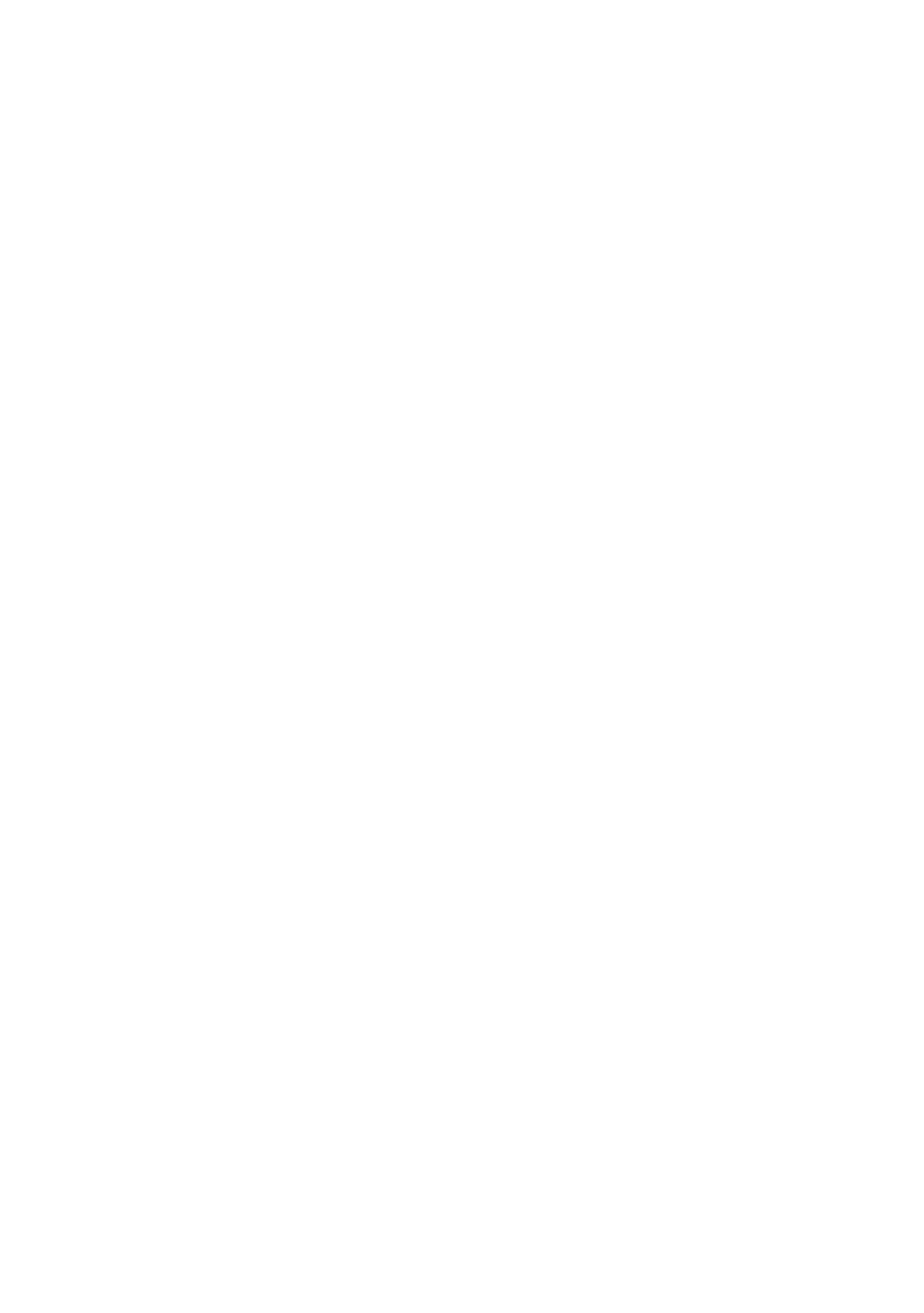#### *European Journal of Science and Theology*

**Editor-in-Chief:**  Dr. **Iulian Rusu**  'Gh. Asachi' Technical University of Iasi

#### *EDITORIAL ADVISORY BOARD*

Prof. **Ahmet Aktaş** Akdeniz University **Turkey** 

Prof. **Evgeny Arinin** Vladimir State University Russia

Prof. **Linos Benakis** Academy of Athens Greece

Dr. **Ovidiu Bojor**  Romanian Academy of Medical Sciences Romania

Prof. **Daniel Keith Brannan** Abilene Christian University USA

Dr. **Guy Clicqué**  University of Bayreuth Germany

Dr. **Mihail Liviu Craus** JINR Dubna Russia

Dr. **Rodica Diaconescu** 'Gh. Asachi' Technical University of Iasi Romania

Dr. **Milan Dimitrijević** Belgrade Astronomical Observatory Serbia

Prof. **Cornel du Toit**  University of South Africa South Africa

Fr. Prof. **Joseph Famerée**  Université Catholique de Louvain Belgium

Prof. **Lodovico Galleni**  University of Pisa Italy

Prof. **Matei Macoveanu** 'Gh. Asachi' Technical University of Iasi Romania

Dr. **Nicoleta Melniciuc** 'Al. I. Cuza' University of Iasi Romania

Prof. **Alexei Nesteruk** University of Portsmouth UK

Prof. **Argyris Nicolaidis** University of Thessaloniki Greece

Prof. **Basarab Nicolescu**  Université Paris 6 France

Dr. **Alexandros Papaderos**  Orthodox Academy of Crete Greece

Fr. Dr. **Gheorghe Petraru** 'Al. I. Cuza' University of Iasi Romania

Prof. **Stephen Pope** Boston College USA

Prof. **Jesús Romero Moñivas** Complutense University of Madrid Spain

Dr. **Anne Runehov**  Copenhagen University Denmark

Dr. **Akiba Segal**  Weizmann Institute of Science Israel

Revd. Prof. **Myra Shackley** Nottingham Trent University UK

Prof. **Einar Strumse**  Lillehammer University College Norway

Prof. **Vassilis Zafiropulos**  Technological Educational Institute of Crete Greece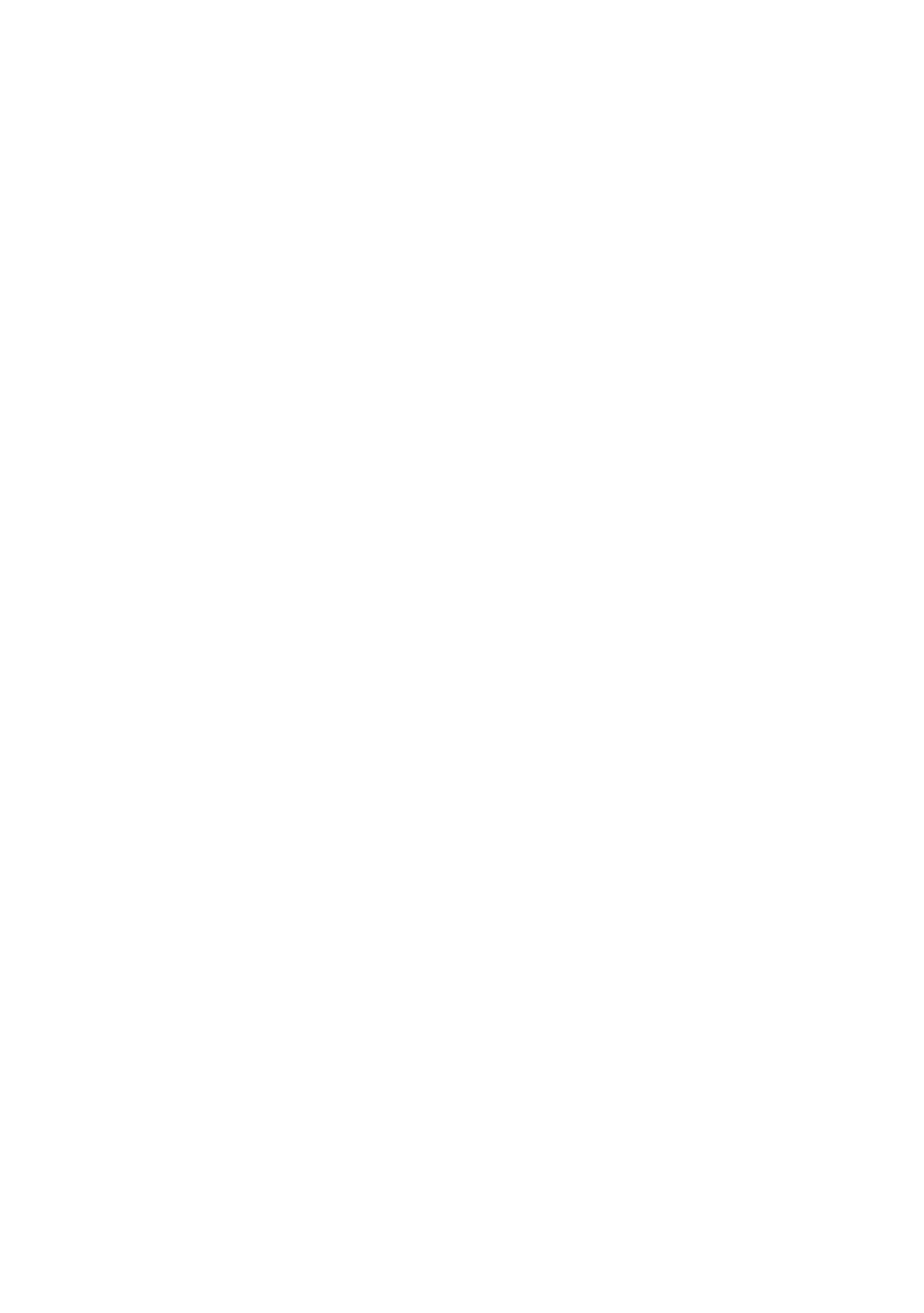*\_\_\_\_\_\_\_\_\_\_\_\_\_\_\_\_\_\_\_\_\_\_\_\_\_\_\_\_\_\_\_\_\_\_\_\_\_\_\_\_\_\_\_\_\_\_\_\_\_\_\_\_\_\_\_\_\_\_\_\_\_\_\_\_\_\_\_\_\_\_\_\_\_* 

## **CONTENTS**  $\_$  ,  $\_$  ,  $\_$  ,  $\_$  ,  $\_$  ,  $\_$  ,  $\_$  ,  $\_$  ,  $\_$  ,  $\_$  ,  $\_$  ,  $\_$  ,  $\_$  ,  $\_$  ,  $\_$  ,  $\_$  ,  $\_$  ,  $\_$  ,  $\_$

#### **EDITORIAL**

|--|--|

#### **EVENT**

|                    |  |  |  | A new e-Journal for Interdisciplinary Research on Religion and |  |  |  |  |  |
|--------------------|--|--|--|----------------------------------------------------------------|--|--|--|--|--|
| Science in Romania |  |  |  |                                                                |  |  |  |  |  |

## **REGULAR PAPERS**

| Religious art restoration and conservation                                                |    |
|-------------------------------------------------------------------------------------------|----|
| Old inscriptions on $1st$ century tombs and New Testament relations                       | 41 |
| Identity, Otherness and Their Postmodern Ethical Discourse                                | 31 |
| Faith, Belief, and Commitment                                                             | 19 |
| The ecological self: A psychological perspective on anthropogenic<br>environmental change |    |

|  |              | The symbolic significance of the string-course in Orthodox sacred |  |  |  |
|--|--------------|-------------------------------------------------------------------|--|--|--|
|  | architecture |                                                                   |  |  |  |
|  |              |                                                                   |  |  |  |

#### *Book review*

Sacred or Neural? The Potential of Neuroscience to Explain Religious Experience 71